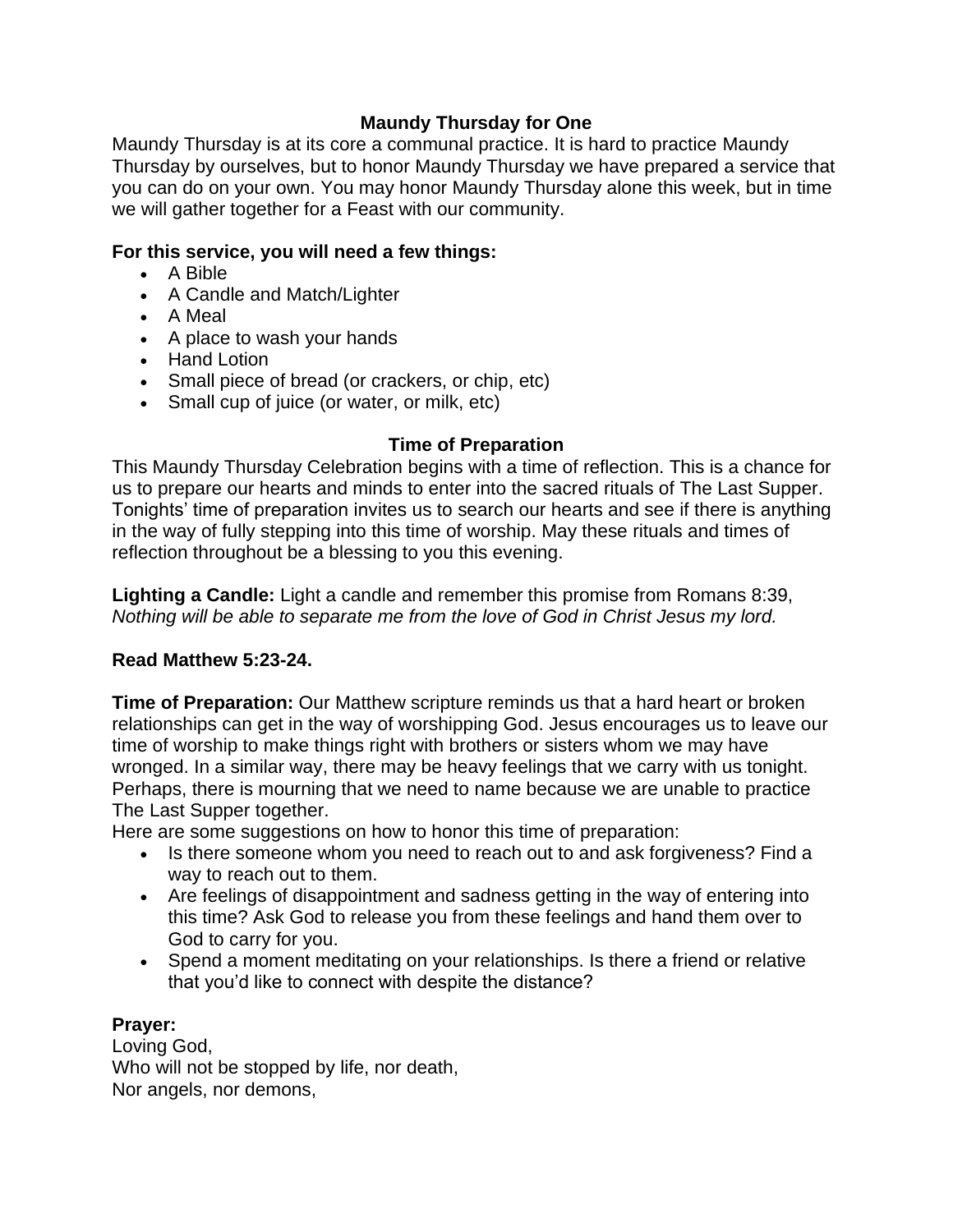Nor things present, nor things to come, I offer my heart to this evening. Make me and mold me in the shape Of your will and love. Do not let ill feelings, broken relationship, or sadness, Hinder me from honoring and remembering the Sacrifice of Jesus our Lord. Empower me to right wrongs, release heavy feelings, And enter this time wholly present, and wholly thine. In Jesus' name, I pray, Amen.

### **Handwashing**

Handwashing has become a very important practice in this season of protecting ourselves from the spread of the COVID-19. In lieu of washing feet, we will practice handwashing for ourselves and an act of service for another.

### **Read John 13:1-17**

**An Act of Forgiveness for You:** One significant meaning behind the practice of Love Feast is the symbolic washing away of sin. When we wash feet and have our feet washed, it's a moment to give and receive forgiveness. The waters can remind us of our baptism and the commitments we've made to "forgive others, just as in Christ, God forgives you" (Eph 4:32).

Take a moment and wash your hands. As you soap up your hands and rinse them under the water, pray: "Forgive me of my sins, O Lord."

After washing your hands, apply a bit of hand lotion. As the soft lotion works its way into your skin, may it be a reminder of God's tender care for you and God's wide mercy for you. Pray these words from Psalm 69:16, "Hear me, O Lord, for Your lovingkindness is good; Turn to me according to the multitude of Your tender mercies" (NKJV). Rest assured that the forgiveness you seek has been granted to you by a loving God.

**An Act of Service for Another:** Jesus modeled care for his friends and his enemies through the washing of his disciples' feet. Service and love for others is another core meaning behind the act of feetwashing. What act of love or service can you do for another even in the midst of physical distancing? Here are some suggested ideas you could do during this time:

- Write an encouraging card to a friend or acquaintance. You could skim the church directory for ideas within our church community.
- Call a friend or family member and check in on them.
- Share a donation to an organization working for good during this time.
- Plan to donate items to the Blessing Box at the church.

Take a moment and practice one of these acts of service or make a plan to fulfill one of them in the days ahead.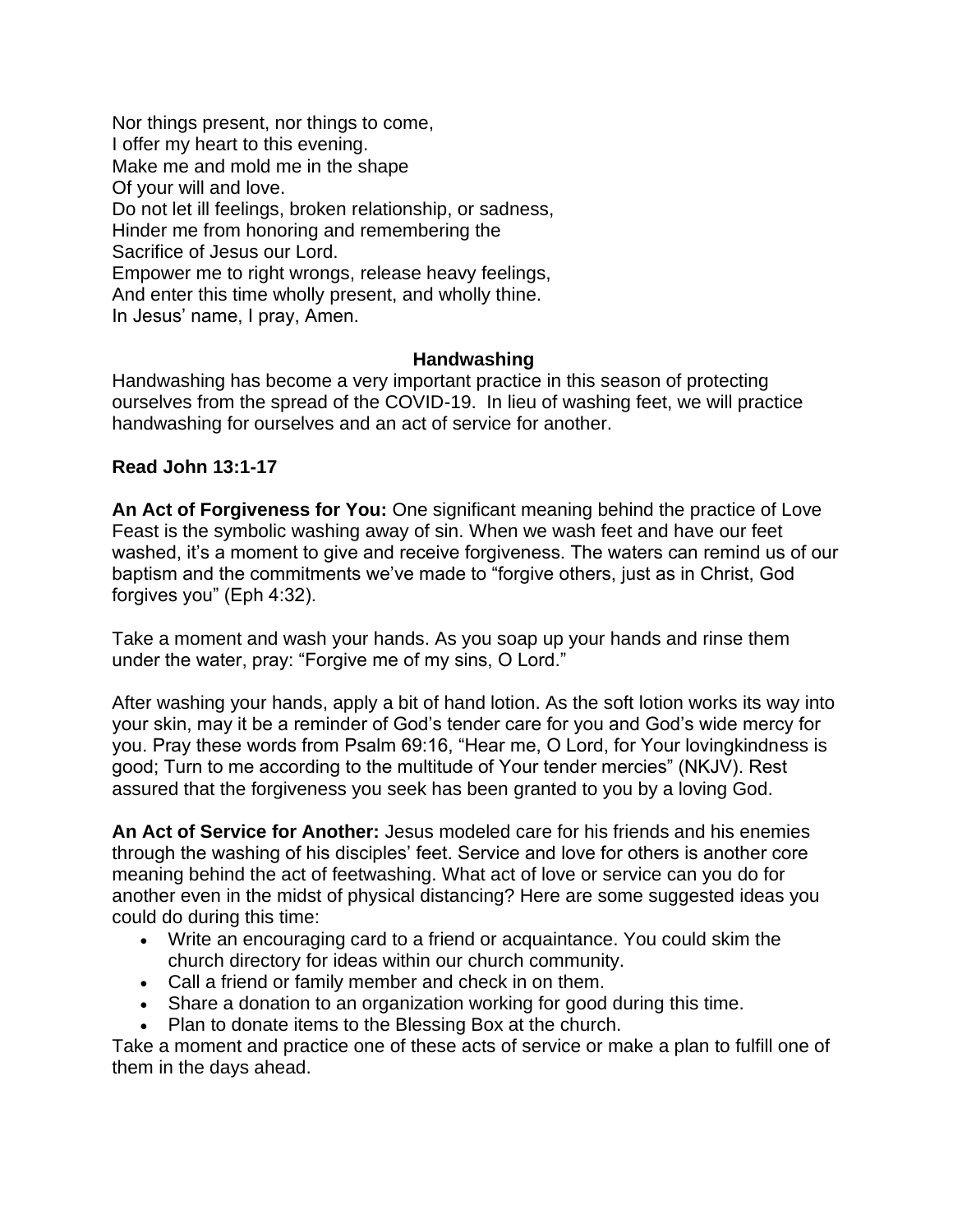### **A Meal**

During the Last Supper, we usually partake in an Agape Meal. For Prince of Peace, this has often meant a bread and broth supper, with grapes and cheese. Your Agape Meal tonight can be whatever you desire. It can be simple like soup and bread, or it could be more complex. You could choose to support a local small business and order take out. However you decide to nourish yourself this evening, you are taking a moment to honor the Holy.

# **Read Luke 10:38-42**

As you sit down to dinner tonight, you have done the holy work of Mary *and* Martha. You have provided a meal for yourself and you are taking a moment to sit at the feet of Jesus. You have nourished your body and are taking time to nourish your soul. You are taking time to honor this holy day and remember the sacrifice of our Lord, Jesus Christ.

## **Prayer for your Meal:**

### God of the Table,

I thank you for the food that you have provided for me and for it's long journey from the fields to my table. Bless every hand that brought it to me.

May this time of eating be a blessing to the nourishment of my body and my soul. In the name of Jesus, who ate with friends and sinners, I pray, Amen.

**Honoring the Agape Meal:** Jesus sat down with his disciples to partake in a final meal together for the events of the Passion would take place. He understood the importance of spiritual and physical nourishment. Remember as you partake, that the physical mattered to Jesus and he sat down to eat with people many, many times. He provided for people when they were hungry and cared for people when they were sick--our bodies and their needs matter to Jesus.

Here are some suggested ways to observe and honor the Agape Meal:

- While you eat dinner, call a friend who may be eating dinner alone too. As you eat, you can fellowship together in spite of the physical distance.
- Take the time to read scripture about other meals in which Jesus partook. Suggested scripture could be: Luke 5:27-32; Luke 7:26-50; Luke 19:1-10.
- Listen to music that honors the moment.
- Enjoy the silence and intentionally savor the food you're eating. Think of the journey this food has taken from the fields to your dinner table and all of the people who have helped bring it to you. Give thanks for them and for your food's journey.
- Set a place setting for Jesus and invite him to be your guest at dinner tonight.

# **The Bread and the Cup**

The practice of partaking in the bread and the cup is a symbolic reminder of the sacrifice of Jesus and our inclusion in the body of Christ. This ritual involves blessing ordinary elements of bread and juice usually done by the Pastors during the Last Supper. Yet, our faith recognizes that we are all ministers and indeed God's holiness